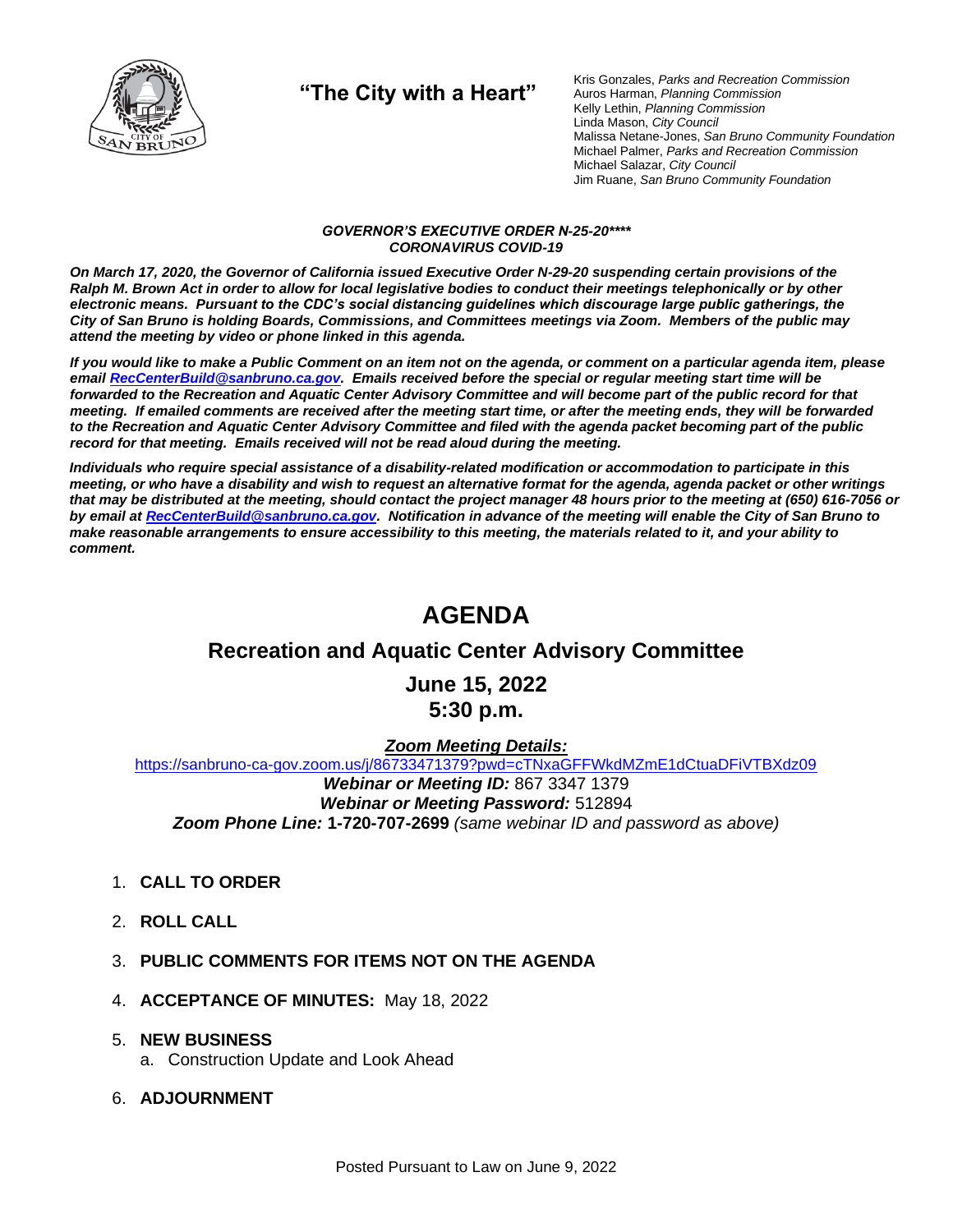

**"The City with a Heart"**

Kris Gonzales, *Parks and Recreation Commission* Auros Harman, *Planning Commission* Kelly Lethin, *Planning Commission* Linda Mason, *City Council* Malissa Netane-Jones, *San Bruno Community Foundation* Michael Palmer, *Parks and Recreation Commission* Michael Salazar, *City Council* Jim Ruane, *San Bruno Community Foundation*

### **MINUTES**

### **Recreation and Aquatic Center Advisory Committee May 18, 2022**

- 1. **CALL TO ORDER –** Michael Salazar called the meeting to order at 5:30 p.m.
- 2. **ROLL CALL –** Present: Kris Gonzales, Auros Harman (late), Kelly Lethin, Linda Mason (late), Malissa Netane-Jones, Michael Palmer, Jim Ruane, and Michael Salazar.

### 3. **PUBLIC COMMENTS FOR ITEMS NOT ON THE AGENDA –** None.

4. **ACCEPTANCE OF MINUTES –** The Committee accepted the minutes of the April 20, 2022 meeting. 5-0-1. Kelly Lethin was absent at the April 20, 2022 meeting.

#### 5. **NEW BUSINESS**

a. Construction Update and Look Ahead

**Project Manager Rod Macaraeg** presented. He stated the estimated cost completed to date (April 2022) is 13.83%. Completed through May 18, 2022 are the retaining wall finish surface, geopier foundation installation, and contaminated surplus soil off haul. The foundation work started on May 17<sup>th</sup>. The change order report went up from \$343,000 to \$407,058,34. It included the sidewalk and crosswalk addition to City Park Way and De Soto Road. He reviewed the project budget which included project soft costs, project contingency, and construction. 60% of project soft costs, 3.6% of project contingency, and 13.83% of construction are spent. In the next 30 days the onsite work will be foundation, pool related, and under slab utility. The offsite work will be the creek realignment (starting June 15<sup>th</sup>), City Park Way realignment, and street utility work.

**Kelly Lethin** asked about the length of the road closure. **Project Manager Rod Macaraeg** stated Griffin and Lathrop are working together. They are trying to time it for when school is out. The road work will take place beginning June 15<sup>th</sup> and continue until February of next year. The road closure will be less than that.

**Vice Mayor Linda Mason** asked if the 50% soft costs align to the timeline of where the project should be. She also asked where materials show up and if there would be any significant cost changes due to increases in construction materials or material delays. **Project Manager Rod Macaraeg** explained that most of the soft costs took place before construction started. He stated that materials are part of the construction cost. Materials are being ordered as quickly as possible and no material delays are being experienced yet. **Vice Mayor Linda Mason** complimented staff for keeping the construction area clean.

**Auros Harman** asked if it is normal for contingency fees to be spent evenly over a project and if the soft costs would be a continuous spend and on track for the schedule. **Project Manager Rod Macaraeg** stated the 3.6% of contingency is low at this point. He explained that this gets spent pretty quickly on remodeling projects so it helps that a new facility is being built. The soft